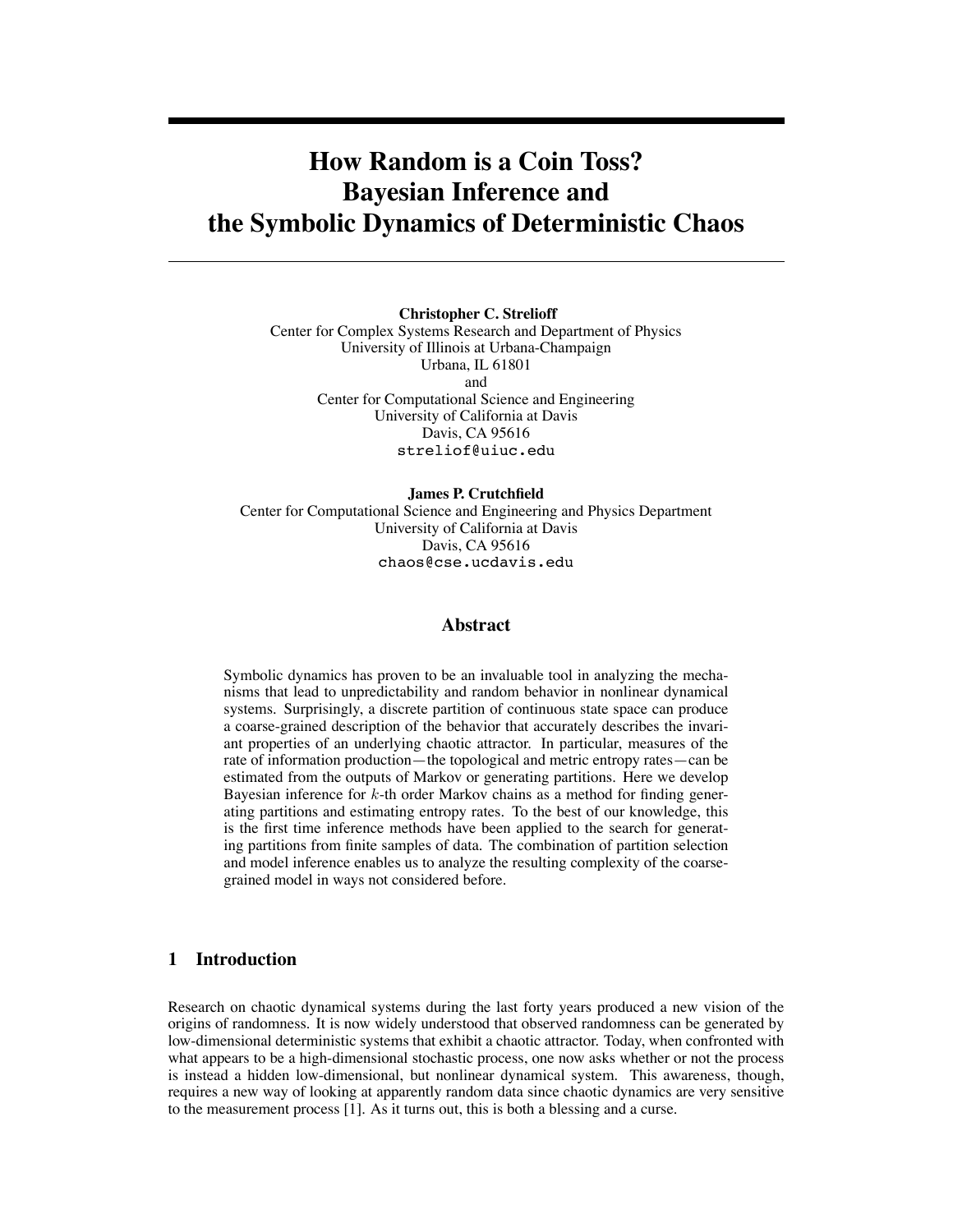Symbolic dynamics, as one of a suite of tools in dynamical systems theory, in its most basic form addresses this issue by considering a coarse-grained view of a continuous dynamics.<sup>1</sup> In this sense, any finite-precision instrument that measures a chaotic system induces a symbolic representation of the underlying continuous-valued behavior.

To effectively model time series of discrete data from a continuous-state system two concerns must be addressed. First, we must consider the measurement instrument and the representation of the true dynamics which it provides. In the process of instrument design we consider the effect of projecting a continuous state space onto a finite set of disjoint regions, describing measurement with finite resolution. Second, we must consider the inference of models based on this data. The relation between these steps is more subtle than one might expect. As we will demonstrate, on the one hand, in the measurement of chaotic data, the instrument should be designed to maximize the entropy rate of the resulting data stream. This allows one to extract as much information from each measurement as possible. On the other hand, model inference strives to minimize the apparent randomness (entropy rate) over a class of alternative models. This reflects a search for determinism and structure in the data.

Here we address the interplay between optimal instruments and optimal models by analyzing a relatively simple nonlinear system. We consider the design of binary-output instruments for chaotic maps with additive noise. We then use Bayesian inference of a  $k$ -th order Markov chain to model the resulting data stream. Our model system is a one-dimensional chaotic map with additive noise [4, 5]

$$
x_{t+1} = f(x_t) + \xi_t \,, \tag{1}
$$

where  $t = 0, 1, 2, \ldots, x_t \in [0, 1]$ , and  $\xi_t \sim N(0, \sigma^2)$  is Gaussian random variable with mean zero and variance  $\sigma^2$ . To start we consider the design of instruments in the zero-noise limit. This is the regime of most previous work in symbolic dynamics and provides a convenient frame of reference.

The construction of a symbolic dynamics representation of a continuous-state system goes as follows [2]. We assume time is discrete and consider a map f from the *state space* M to itself  $f: M \to M$ . This space can partitioned into a finite set  $\mathcal{P} = \{I_i : \bigcup_i I_i = M, I_i \cap I_j = \emptyset, i \neq j\}$ of nonoverlapping regions in many ways. The most powerful is called a *Markov partition* and must satisfy two conditions. First, the image of each region  $I_i$  must be a union of intervals:  $f(I_i) = \bigcup_i I_i, \forall i$ . Second, the map  $f(I_i)$ , restricted to an interval, must be one-to-one and onto. If a Markov partition cannot be found for the system under consideration, the next best coarse-graining is called a *generating partition*. For one-dimensional maps, these are often easily found using the extrema of  $f(x)$ —its *critical points*. The critical points in the map are used to divide the state space into intervals  $I_i$  over which f is monotone. Note that Markov partitions are generating, but the converse is not generally true. One might be concerned with how these methods scale to problems in higher dimensions. These ideas have been successfully applied to two dimensional maps and systems of ordinary differential equations [2]. In practice, these examples have employed comparison of the system of interest with one-dimensional maps and used approximate generating partitions with great success.

Given any partition  $\mathcal{P} = \{I_i\}$ , then, a series of continuous-valued states  $\mathbf{X} = x_0 x_1 \dots x_{N-1}$  can be projected onto its symbolic representation  $S = s_0s_1 \dots s_{N-1}$ . The latter is simply the associated sequence of partition-element indices. This is done by defining an operator  $\pi(x_t) = s_t$  that returns a unique symbol  $s_t = i$  for each  $I_i$  from an alphabet A when  $x_t \in I_i$ .

The central result in symbolic dynamics establishes that, using a generating partition, increasingly long sequences of observed symbols identify smaller and smaller regions of the state space. Starting the system in such a region produces the associated measurement symbol sequence. In the limit of infinite symbol sequences, the result is a discrete-symbol representation of a continuous-state system—a representation that, as we will show, is often much easier to analyze. In this way a chosen partition creates a symbol sequence  $\pi(X) = S$  which describes the continuous dynamics as a sequence of symbols. The choice of partition then is equivalent to our instrument-design problem.

The effectiveness of a partition (in the zero-noise limit) can be quantified by estimating the entropy rate of the resulting symbolic sequence. To do this we consider length-L *words*  $s^L$  =

<sup>&</sup>lt;sup>1</sup> For a recent overview consult [2] and for a review of current applications see [3] and references therein.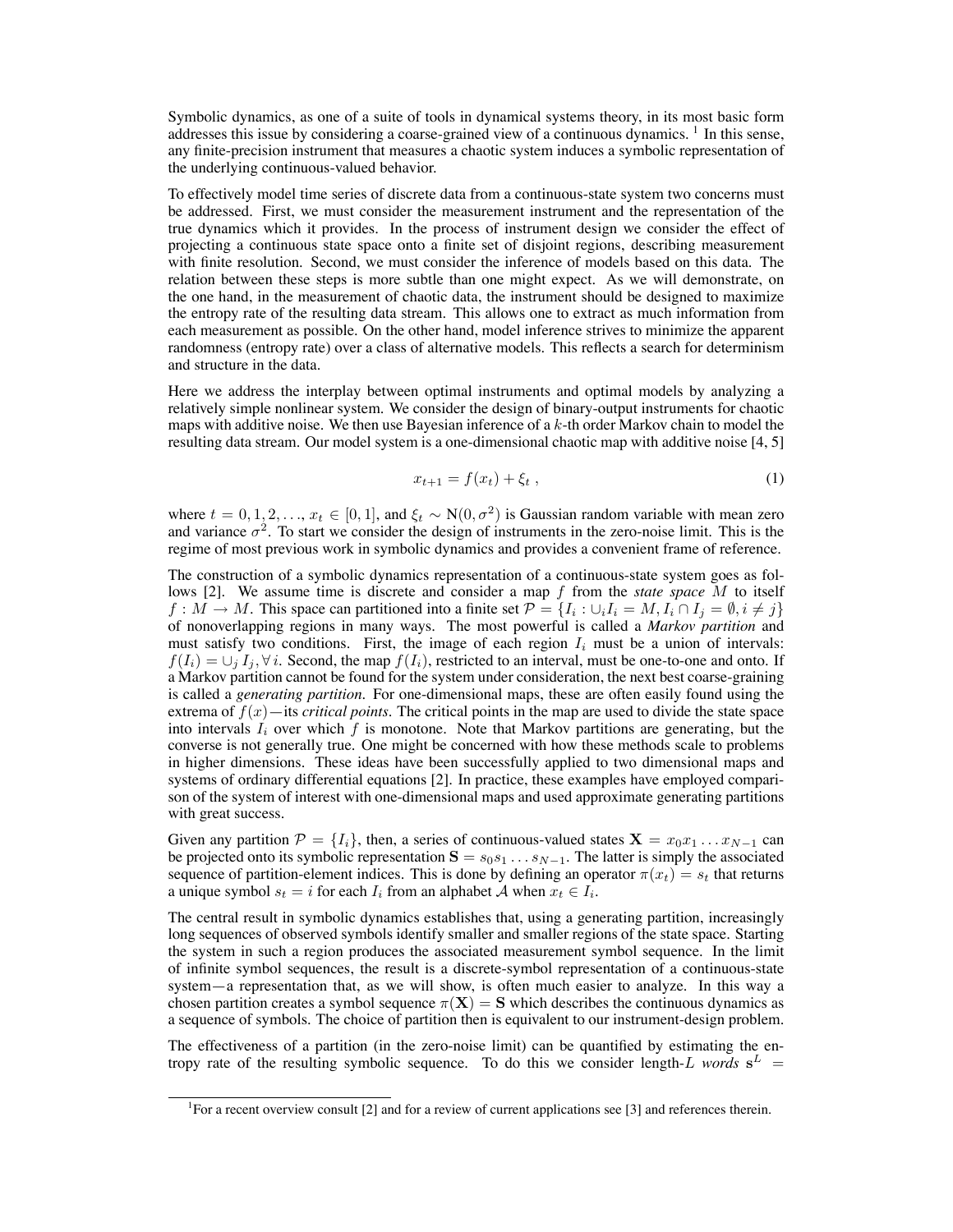$s_i s_{i+1} \ldots s_{i+L-1}$ . The *block entropy* of length-L sequences obtained from partition P is then

$$
H_L(\mathcal{P}) = -\sum_{\mathbf{s}^L \in \mathcal{A}^L} p(\mathbf{s}^L) \log_2 p(\mathbf{s}^L) ,
$$
 (2)

where  $p(s^L)$  is the probability of observing the word  $s^L \in A^L$ . From the block entropy the *entropy rate* can be estimated as the following limit

$$
h_{\mu}(\mathcal{P}) = \lim_{L \to \infty} \frac{H_L(\mathcal{P})}{L} \,. \tag{3}
$$

In practice, it is often more accurate to calculate the length-L estimate of the entropy rate using

$$
h_{\mu L}(\mathcal{P}) = H_L(\mathcal{P}) - H_{L-1}(\mathcal{P})\,. \tag{4}
$$

Another key result in symbolic dynamics says that the entropy of the original continuous system is found using generating partitions [6, 7]. In particular, the true entropy rate maximizes the estimated entropy rates:

$$
h_{\mu} = \max_{\{\mathcal{P}\}} h_{\mu}(\mathcal{P}) . \tag{5}
$$

Thus, translated into a statement about experiment design, the results tell us to design an instrument so that it maximizes the observed entropy rate. This reflects the fact that we want each measurement to produce the most information possible.

As a useful benchmark on this, useful only in the case when we know  $f(x)$ , *Piesin's Identity* [8] tells us that the value of  $h_{\mu}$  is equal to the sum of the positive Lyapunov characteristic exponents:  $h_{\mu} = \sum_i \lambda_i^+$ . For one-dimensional maps there is a single Lyapunov exponent which is numerically estimated from the map f and observed trajectory  $\{x_t\}$  using

$$
\lambda = \lim_{N \to \infty} \frac{1}{N} \sum_{t=1}^{N} \log_2 |f'(x_t)|.
$$
 (6)

Taken altogether, these results tell us how to design our instrument for effective observation of deterministic chaos. Notably, in the presence of noise no such theorems exist. However, [4, 5] demonstrated the methods developed above are robust in the presence of noise.

In any case, we view the output of the instrument as a stochastic process. A sample realization  $D$  of length N with measurements taken from a finite alphabet is the basis for our inference problem:  $D =$  $s_0s_1 \ldots s_{N-1}$ ,  $s_t \in A$ . For our purposes here, the sample is generated by a partition of continuousstate sequences from iterations of a one-dimensional map on a chaotic attractor. This means, in particular, that the stochastic process is stationary. We assume, in addition, that the alphabet is binary  $A = \{0, 1\}$ . This assumption is motivated by our application to a unimodal map with a single critical point. A decision point at this critical value produces the assumed binary alphabet and results in the most compact coarse-graining of the data. In principle, larger alphabets could be considered, but this would affect the inference process by creating fewer samples of a larger alphabet without gaining any new information. As a result we choose the simple binary alphabet.

## **2 Bayesian inference of** k**-th order Markov chains**

Given a method for instrument design the next step is to estimate a model from the observed measurements. Here we choose to use the model class of  $k$ -order Markov chains and Bayesian inference as the model estimation and selection paradigm.

The k-th order Markov chain model class makes two strong assumptions about the data sample. The first is an assumption of finite memory. In other words, the probability of  $s_t$  depends only on the previous k symbols in the data sample. We introduce the more compact notation  $\overline{s}_t^{k} = s_{t-k+1} \dots s_t$ to indicate a length-k sequence of measurements ending at time  $t$ . The finite memory assumption is then equivalent to saying the probability of the observed data can be factored into the product of terms with the form  $p(s_t | \overline{s_t})$ . The second assumption is stationarity. This means the probability of observed sequences does not change with the time position in the data sample:  $p(s_t | \mathcal{F}_t^k) = p(s | \mathcal{F}_s^k)$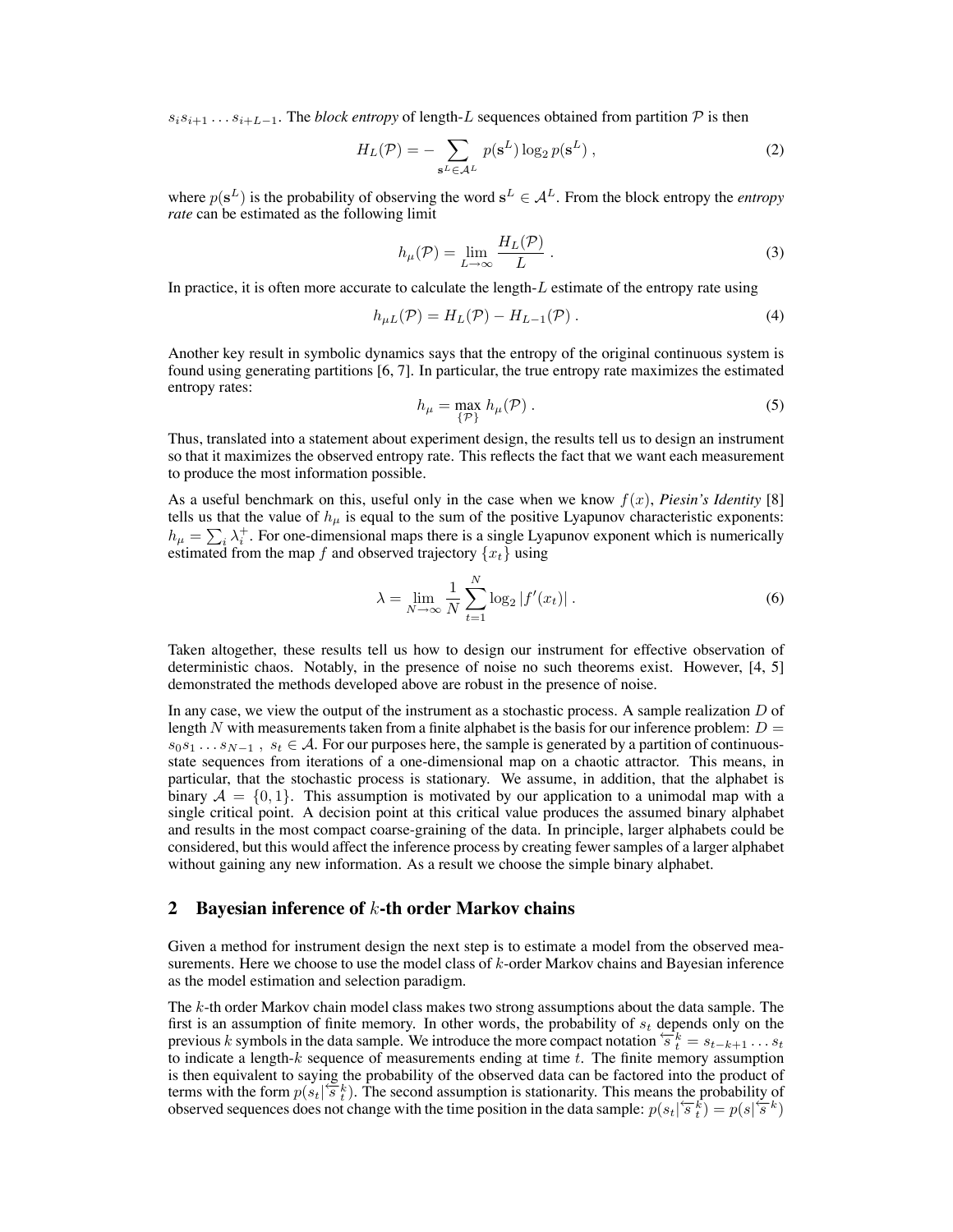for any index t. As noted above, this assumption is satisfied by the data streams produced. The first assumption, however, is often not true of chaotic systems. They can generate time series with infinitely long temporal correlations. Thus, in some cases, we may be confronted with out-of-class modeling.

The k-th order Markov chain model class  $M_k$  has a set of parameters  $\theta_k = \{p(s | \overline{s}^k) : s \in$  $A, \overline{s}^k \in A^k$ . In the Bayesian inference of the model parameters  $\theta_k$  we must write down the likelihood  $P(D|\theta_k, \mathbf{M}_k)$  and the prior  $P(\theta_k|\mathbf{M}_k)$  and then calculate the evidence  $P(D|\mathbf{M}_k)$ . The posterior distribution  $P(\theta_k|D, \mathbf{M}_k)$  is obtained from Bayes' theorem

$$
P(\theta_k|D, \mathbf{M}_k) = \frac{P(D|\theta_k, \mathbf{M}_k) P(\theta_k|\mathbf{M}_k)}{P(D|\mathbf{M}_k)}.
$$
\n(7)

The posterior describes the distribution of model parameters  $\theta_k$  given the model class  $M_k$  and observed data D. From this the expectation of the model parameters can be found along with estimates of the uncertainty in the expectations. In the following sections we outline the specification of these quantities following [9, 10].

#### **2.1 Likelihood**

Within the  $M_k$  model class, the likelihood of an observed data sample is given by

$$
P(D|\theta_k, \mathbf{M}_k) = \prod_{s \in \mathcal{A}} \prod_{s^k \in \mathcal{A}^k} p(s|^{\langle s^k \rangle}^{n(\langle s^k s \rangle)}, \tag{8}
$$

where  $n(\overline{s}^k s)$  is the number of times the word  $\overline{s}^k s$  occurs in sample D. We note that Eq. (8) is conditioned on the start sequence  $\overline{s}_{k-1}^k = s_0s_1 \dots s_{k-1}$ .

#### **2.2 Prior**

The prior is used to describe knowledge about the model class. In the case of the  $M_k$  model class, we choose a product of Dirichlet distributions—the so-called *conjugate prior* [9, 10]. Its form is

$$
P(\theta_k|\mathbf{M}_k) = \prod_{\varsigma \in \mathcal{A}^k} \frac{\Gamma(\alpha(\overleftq\epsilon^k))}{\prod_{s \in \mathcal{A}} \Gamma(\alpha(\overleftq\epsilon^k s))} \delta(1 - \sum_{s \in \mathcal{A}} p(s|\overleftq\epsilon^k)) \prod_{s \in \mathcal{A}} p(s|\overleftq\epsilon^k)^{\alpha(\overleftq\epsilon^k s) - 1}, \quad (9)
$$

where  $\alpha(\overline{s}^k) = \sum_{s \in A} \alpha(\overline{s}^k s)$  and  $\Gamma(x)$  is the gamma function. The prior's parameters  $\{\alpha(\overline{s}^k s) : s \in A, \overline{s^k \in A^k}\}\$ are assigned to reflect knowledge of the system at hand and must be real and positive. An intuition for the meaning of the parameters can be obtained by considering the mean of the Dirichlet prior, which is

$$
\mathbf{E}_{\text{prior}}[p(s|\mathbf{s}^k)] = \frac{\alpha(\mathbf{s}^k s)}{\alpha(\mathbf{s}^k)}.
$$
\n(10)

In practice, a common assignment is  $\alpha(\overleftarrow{s}^k s) = 1$  for all parameters. This produces a uniform prior over the model parameters, reflected by the expectation  $\mathbf{E}_{prior}[p(s|\mathcal{F}^k)] = 1/|\mathcal{A}|$ . Unless otherwise stated, all inference in the following uses the uniform prior.

### **2.3 Evidence**

The evidence can be seen as a simple normalization term in Bayes' theorem. However, when model comparison of different orders and estimation of entropy rates are considered, this term becomes a fundamental part of the analysis. The evidence is defined

$$
P(D|\mathbf{M}_k) = \int d\theta_k \ P(D|\theta_k, \mathbf{M}_k) P(\theta_k|\mathbf{M}_k) . \qquad (11)
$$

It gives the probability of the data D given the model order  $M_k$ . For the likelihood and prior derived above, the evidence is found analytically

$$
P(D|\mathbf{M}_{k}) = \prod_{\varsigma \in \mathcal{A}^{k}} \frac{\Gamma(\alpha(\varsigma^{k}))}{\prod_{s \in \mathcal{A}} \Gamma(\alpha(\varsigma^{k}s))} \frac{\prod_{s \in \mathcal{A}} \Gamma(n(\varsigma^{k}s) + \alpha(\varsigma^{k}s))}{\Gamma(n(\varsigma^{k}) + \alpha(\varsigma^{k}))}.
$$
 (12)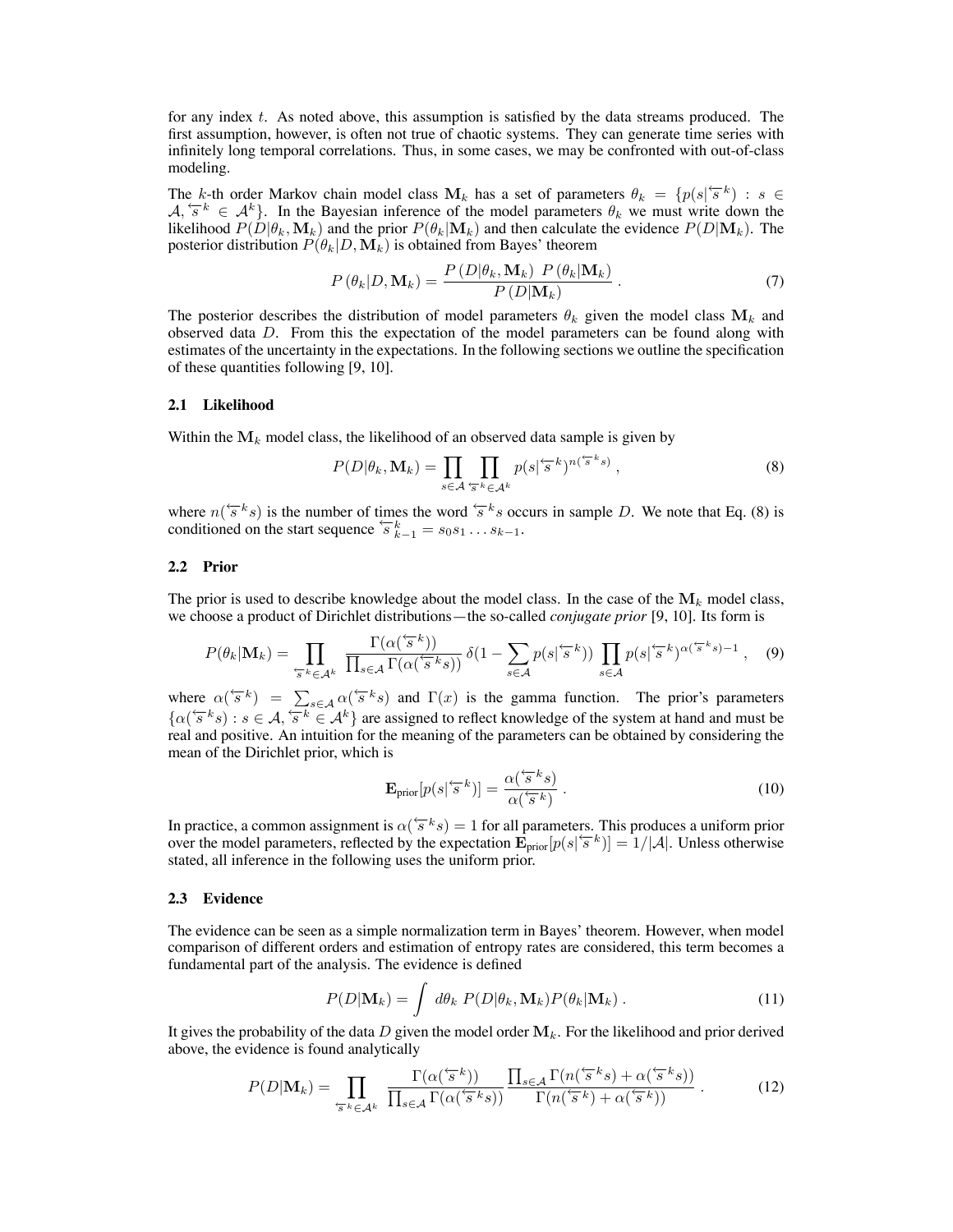#### **2.4 Posterior**

The posterior distribution is constructed from the elements derived above according to Bayes' theorem Eq. (7), resulting in a product of Dirichlet distributions. This form is a result of choosing the conjugate prior and generates the familiar form

$$
P(\theta_k|D, \mathbf{M}_k) = \prod_{\substack{\tau_s \in \mathcal{A}^k}} \frac{\Gamma(n(\tau_s^k) + \alpha(\tau_s^k))}{\prod_{s \in \mathcal{A}} \Gamma(n(\tau_s^k s) + \alpha(\tau_s^k s))} \times \delta(1 - \sum_{s \in \mathcal{A}} p(s|\tau_s^k)) \prod_{s \in \mathcal{A}} p(s|\tau_s^k)^{n(\tau_s^k s) + \alpha(\tau_s^k s) - 1}.
$$
 (13)

The mean for the model parameters  $\theta_k$  according to the posterior distribution is then

$$
\mathbf{E}_{\text{post}}[p(s|\mathbf{F}^{k})] = \frac{n(\mathbf{F}^{k}s) + \alpha(\mathbf{F}^{k}s)}{n(\mathbf{F}^{k}) + \alpha(\mathbf{F}^{k})}.
$$
\n(14)

Given these estimates of the model parameters  $\theta_k$ , the next step is to decide which order k is best for a given data sample.

## **3 Model comparison of orders** k

Bayesian model comparison is very similar to the parameter estimation process discussed above. We start by enumerating the set of model orders to consider  $\mathcal{M} = \{ \mathbf{M}_k : k \in [k_{min}, k_{max}] \}$ . The probability of a particular order can be found by considering two factorings of the joint distribution  $P(\mathbf{M}_k, D|M)$ . Solving for the probability of a particular order we obtain

$$
P(M_k|D, \mathcal{M}) = \frac{P(D|M_k, \mathcal{M})P(M_k|\mathcal{M})}{P(D|\mathcal{M})} \,. \tag{15}
$$

where the denominator is given by the sum  $P(D|M) = \sum_{M_{k'} \in \mathcal{M}} P(D|M_{k'},\mathcal{M})P(M_{k'}|\mathcal{M}).$ This expression is driven by two components: the evidence  $P(\tilde{D}|M_k,\mathcal{M})$  derived above and the prior over model orders  $P(M_k|M)$ . Two common priors are a uniform prior over orders and an exponential penalty for the size of the model  $P(M_k|M) = \exp(-|M_k|)$ . For a k-th order Markov chain the size of the model, or number of free parameters, is given by  $|M_k| = |\mathcal{A}|^k(|\mathcal{A}| - 1)$ . To illustrate the method we will consider only the prior over orders  $k$  with a penalty for model size.

### **4 Estimating entropy rates**

The entropy rate of an inferred Markov chain can be estimated by extending the method for independent identically distributed (IID) models of discrete data [11] using *type theory* [12]. In simple terms, type theory shows that the probability of an observed sequence can be suggestively rewritten in terms of the *Kullback-Leibler* (KL) distance and the entropy rate Eq. (3). This form suggests a connection to statistical mechanics and this, in turn, allows us to find average information-theoretic quantities over the posterior by taking derivatives. In the large data limit, the KL distance vanishes and we are left with the desired estimation of the Markov chain's entropy rate.

We introduce this new method for computing the entropy rate for two reasons. First, the result is a true average over the posterior distribution, reflecting an adherence to Bayesian methods. Second, this result provides a computationally efficient method for entropy rate estimation without need for linear algebra packages. This provides a distinct benefit when large alphabets or Markov chain orders k are considered. The complete development is beyond our scope here, but will appear elsewhere. However, we will provide a brief sketch of the derivation and quote the resulting estimator.

The connection we draw between inference and information theory starts by considering the product of the prior Eq. (9) and likelihood Eq. (8)  $P(\theta_k|\mathbf{M}_k)P(D|\theta_k,\mathbf{M}_k) = P(D,\theta_k|\mathbf{M}_k)$ . This product forms a joint distribution over the observed data D and model parameters  $\theta_k$  given the model class  $M_k$ . Writing the normalization constant from the prior as  $Z$  to save space, this joint distribution can be written, without approximation, in terms of conditional relative entropies  $\mathcal{D}[\cdot|\cdot]$  and entropy rates  $h_\mu[\cdot]$ 

$$
P(D, \theta_k | \mathbf{M}_k) = Z 2^{-\beta_k (D[Q||P] + h_\mu[Q])} 2^{+|\mathcal{A}|^{k+1} (D[U||P] + h_\mu[U])}, \qquad (16)
$$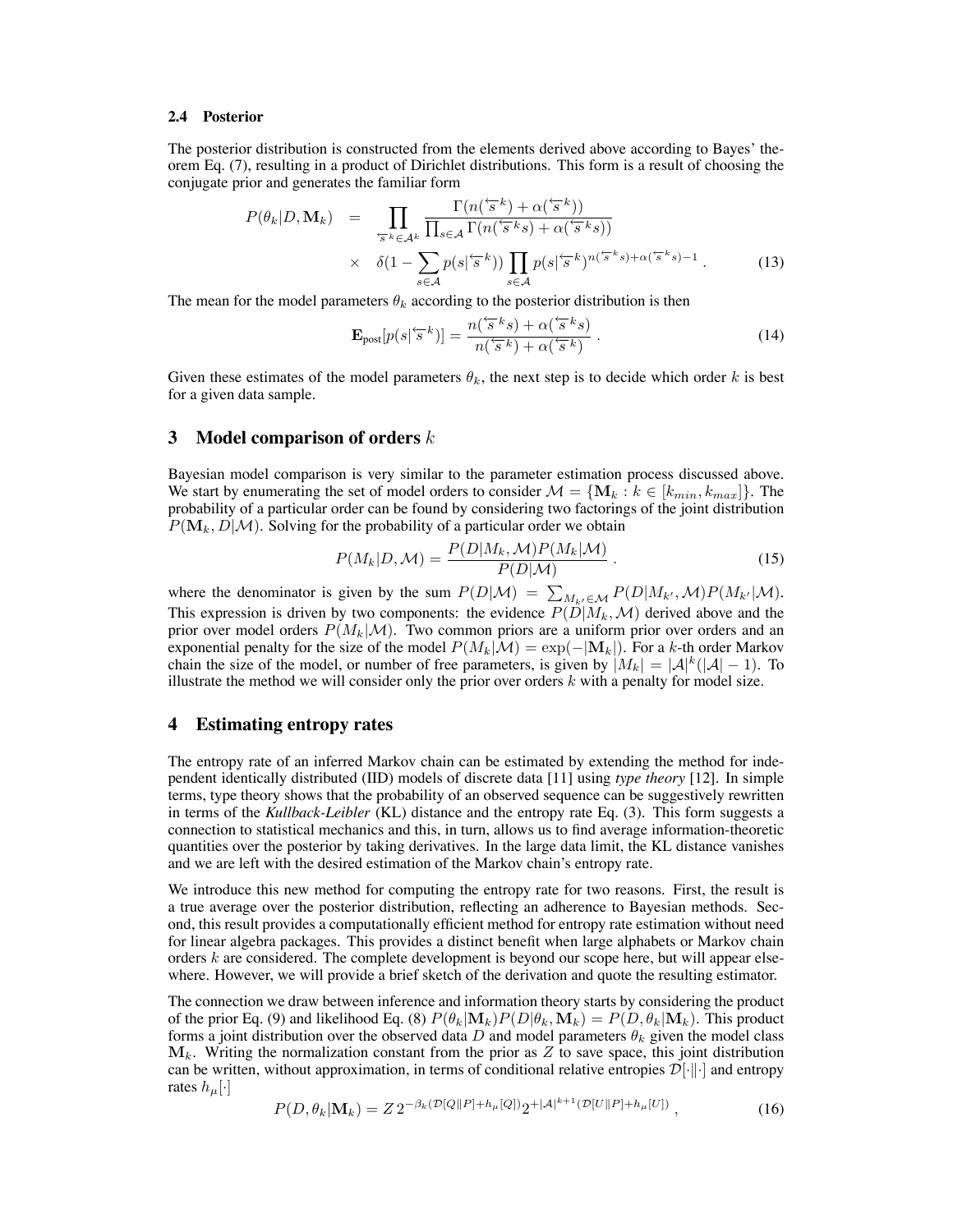where  $\beta_k = \sum_{s \in \kappa, s} n(\overleftarrow{s}^k s) + \alpha(\overleftarrow{s}^k s)$ . The set of probabilities used above are

$$
Q = \left\{ q^{\left(\frac{\cdot}{s}k\right)} = \frac{n^{\left(\frac{\cdot}{s}k\right)} + \alpha^{\left(\frac{\cdot}{s}k\right)}}{\beta_k}, q(s^{\left|\frac{\cdot}{s}k\right)} = \frac{n^{\left(\frac{\cdot}{s}k\right)} + \alpha^{\left(\frac{\cdot}{s}k\right)}}{n^{\left(\frac{\cdot}{s}k\right)} + \alpha^{\left(\frac{\cdot}{s}k\right)}} \right\} \tag{17}
$$

$$
U = \left\{ q^{\left( \frac{k-k}{s} \right)} = \frac{1}{|\mathcal{A}|^k}, q(s | \mathcal{F}^k) = \frac{1}{|\mathcal{A}|} \right\},\tag{18}
$$

where  $Q$  is the distribution defined by the posterior mean,  $U$  is a uniform distribution, and  $P = \{p(\overline{s}^k), p(s|\overline{s}^k)\}\$ are the "true" parameters given the model class. The information theory quantities are given by

$$
\mathcal{D}[Q||P] = \sum_{s,\overleftarrow{s}^k} q(\overleftarrow{s}^k) q(s|\overleftarrow{s}^k) \log_2 \frac{q(s|\overleftarrow{s}^k)}{p(s|\overleftarrow{s}^k)} \tag{19}
$$

$$
h_{\mu}[Q] = -\sum_{s,\overleftarrow{s}^k} q^{\left(\overleftarrow{s}^k\right)} q(s|\overleftarrow{s}^k) \log_2 q(s|\overleftarrow{s}^k) \,. \tag{20}
$$

The form of Eq. (16) and its relation to the evidence motivates the connection to statistical mechanics. We think of the evidence  $P(D|\mathbf{M}_k) = \int d\theta_k P(D, \theta_k|\mathbf{M}_k)$  as a *partition function*  $\mathcal{Z} = P(D|\mathbf{M}_k)$ . Using conventional techniques from statistical mechanics, the expectation and variance of  $\mathcal{D}[Q||P] + h_{\mu}[Q]$  are obtained by taking derivatives of  $-\log \mathcal{Z}$  with respect to  $\beta_k$ . In this sense  $\mathcal{D}[Q||P] + h_{\mu}[Q]$  plays the role of an internal energy and  $\beta_k$  is comparable to an inverse temperature. We take advantage of the known form for the evidence provided in Eq. (12) to calculate the desired expectation resulting in

$$
\mathbf{E}_{\text{post}}[D[Q||P] + h[Q]] = \frac{1}{\log 2} \sum_{\overline{s}^k} q(\overline{s}^k) \psi^{(0)} \left[ \beta_k q(\overline{s}^k) \right] \tag{21}
$$
\n
$$
- \frac{1}{\log 2} \sum_{\overline{s}^k, s} q(\overline{s}^k) q(s|\overline{s}^k) \psi^{(0)} \left[ \beta_k q(\overline{s}^k) q(s|\overline{s}^k) \right],
$$

where the polygamma function is defined as  $\psi^{(n)}(x) = d^{n+1}/dx^{n+1} \log \Gamma(x)$ . The meaning of the terms on the RHS of Eq. (21) is not immediately clear. However, we can use an expansion of the  $n = 0$  polygamma function  $\psi^{(0)}(x) = \log x - 1/2x + \mathcal{O}(x^{-2})$ , which is valid for  $x \gg 1$ , to find the asymptotic form

$$
\mathbf{E}_{\text{post}}[\mathcal{D}[Q||P] + h_{\mu}[Q]] = H_{k+1}[Q] - H_k[Q] + \frac{1}{2\beta_k} |\mathcal{A}|^k (|\mathcal{A}| - 1) \,. \tag{22}
$$

From this expansion we can see that the first two terms make up the entropy rate  $h_{\mu k}[Q] =$  $H_{k+1}[Q] - H_k[Q]$ . And the last term must be associated with the conditional relative entropy between the posterior mean estimate (PME) distribution  $Q$  and the true distribution  $P$ . Assuming the conditions for the approximation in Eq. (22) hold, the factor  $1/\beta_k$  tells us that the desired expectation will approach the entropy rate as  $1/N$ , where N is the length of the data sample.

# **5 Experimental setup**

Now that we have our instrument design and model inference methods fully specified we can describe the experimental setup used to test them. Data from simulations of the one-dimensional logistic map, given by  $f(x_t) = rx_t(1 - x_t)$ , at the chaotic value of  $r = 4.0$  was the basis for the analysis. A fluctuation level of  $\sigma = 10^{-3}$  was used for the added noise. A random initial condition in the unit interval was generated and one thousand transient steps, not analyzed, were generated to find a typical state on the chaotic attractor. Next, a single time series  $x_0, x_1, \ldots, x_{N-1}$  of length  $N = 10<sup>4</sup>$  was produced.

A family of binary partitions  $\mathcal{P}(d) = \{``0'' \sim x \in [0,d), "1'' \sim x \in [d,1]\}$  of the continuousvalued states was produced for two hundred decision points  $d$  between  $0$  and  $1$ . That is, values in the state time series which satisfied  $x_t < d$  were assigned symbol 0 and all others were assigned 1. Given the symbolic representation of the data for a particular partition  $P(d)$ , Markov chains from order  $k = 1$  to  $k = 8$  were inferred and model comparison was used to select the order that most effectively described the data. Then, using the selected model, values of entropy rate  $h_{\mu}(d)$  versus decision point d were produced.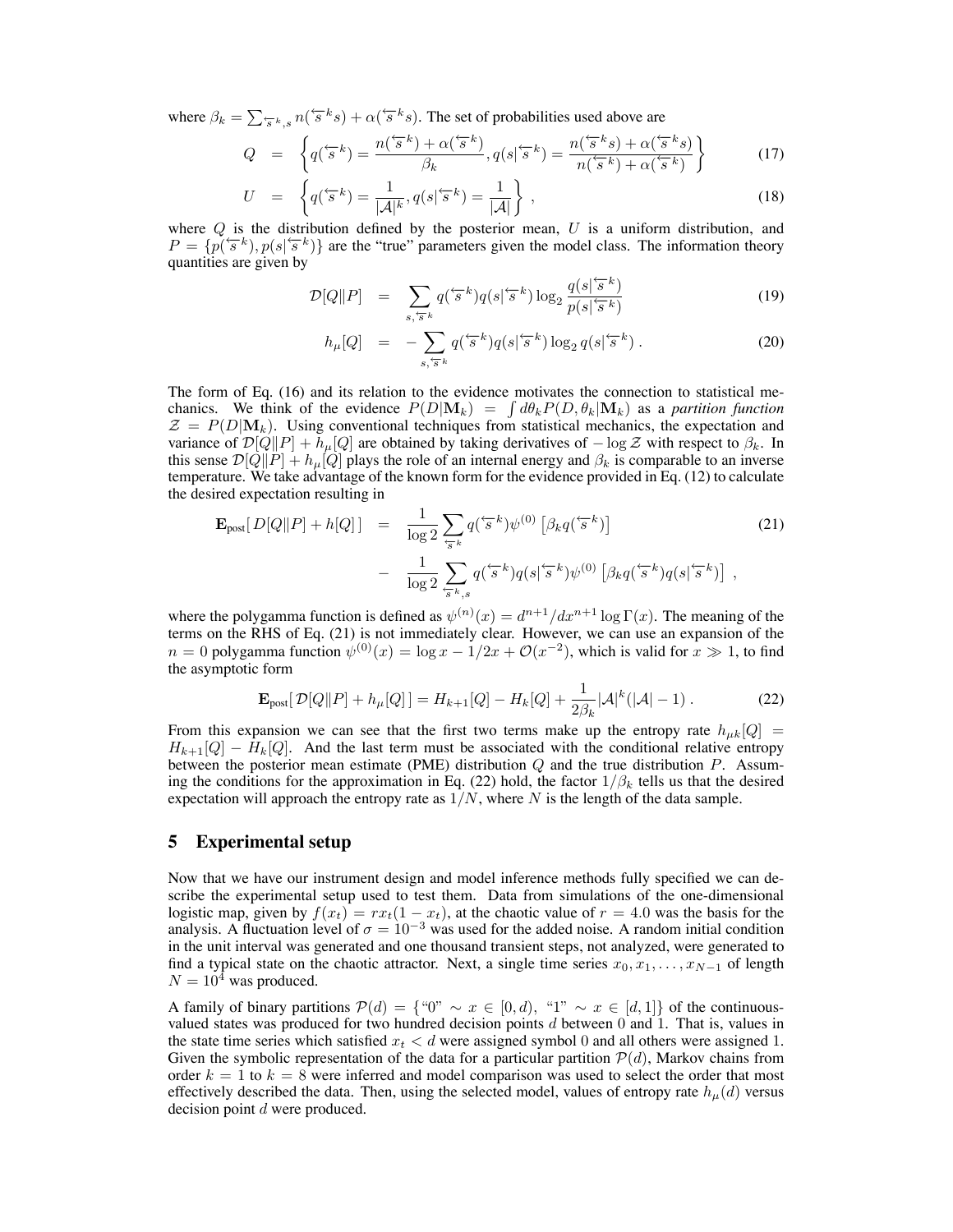# **6 Results**

The results of our experiments are presented in Fig. 1. The bottom panel of Fig. 1(a) shows the entropy rate  $h<sub>u</sub>(d)$  versus decision point estimated using Eq. (21). Note the nontrivial d dependence of  $h<sub>\mu</sub>(d)$ . The dashed line shows an accurate numerical estimate of the Lyapunov exponent using Eq. (6). It is also known to be  $\lambda = 1$  bit per symbol from analytic results. We note that  $h_{\mu}(d)$ is zero at the extremes of  $d = 0$  and  $d = 1$ ; the data stream there is all 1s or all 0s, respectively. The entropy rate estimate reaches a maximum at  $d = 1/2$ . For this decision point the estimated entropy rate is approximately equal to the Lyapunov exponent, indicating this instrument results in a generating partition and satisfies Piesin's identity. In fact, this value of  $d$  is also known to produce a Markov partition.

The top panel of Fig. 1(a) shows the Markov chain order  $k$  used to produce the entropy rate estimate for each value of  $d$ . This dependence on  $d$  is also complicated in ways one might not expect. The order k has two minima (ignoring  $d = 0$  and  $d = 1$ ) at  $d = 1/2$  and  $d = f^{-1}(1/2)$ . These indicate that the model size is minimized for those instruments. This is another indication of the Markov partition for  $r = 4.0$  and  $d = 1/2$ . These results confirm that the maximum entropy-rate instrument produces the most effective instrument for analysis of deterministic chaos in the presence of dynamical noise. The model order is minimized at the generating partition.



Figure 1: Analysis of a single data stream of length  $N = 10^4$  from the logistic map at  $r = 4.0$  with a noise level  $\sigma = 10^{-3}$ . Two hundred evenly spaced decision points  $d \in [0, 1]$  were used to define measurement partitions.

Now let's consider the model-order estimation process directly. The bottom panel of Fig. 1(b) shows the estimated entropy rate  $h_{\mu}(k)$  versus model order for four different decision points. A relative minimum in the entropy rate for a given  $d$  selects the model order. This reflects an optimization for the most structure and smallest Markov chain representation of the data produced by a given instrument. The top panel in this figure shows the model probability versus  $k$  for the same set of decision points, illustrating exactly this point. The prior over model orders, which penalizes for model size, selects the Markov chain with lowest  $k$  and smallest entropy rate.